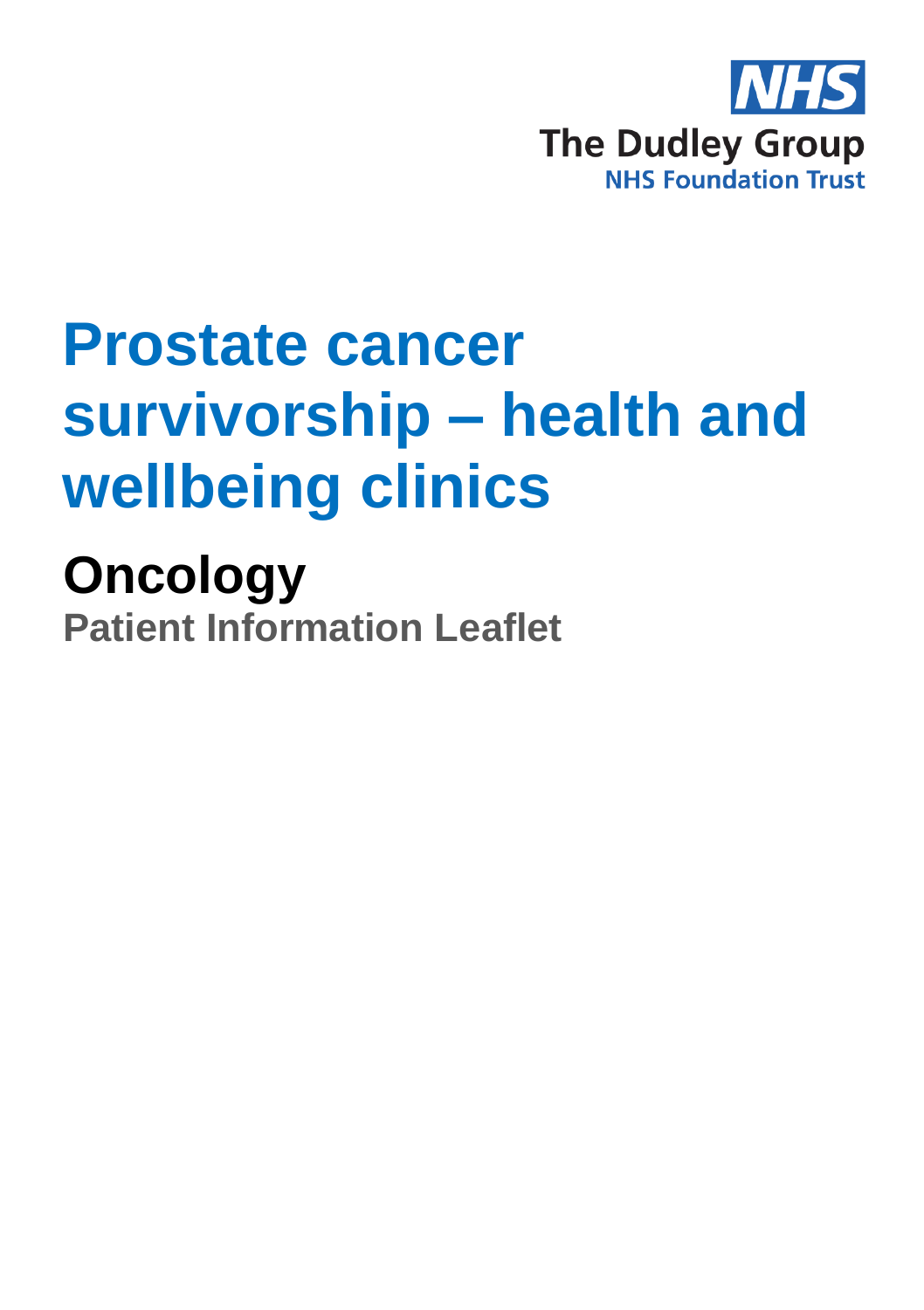# **Introduction**

This leaflet is for people who are living with prostate cancer. It gives information on health and wellbeing clinics, including what they are and what the benefits are of attending them.

### **What is a health and wellbeing clinic?**

The sessions run at the clinic are education and information events.

People who are living with cancer, and those who have had cancer, often have specific support needs. If these needs are not addressed, it can damage their long-term prognosis and their ability to lead an active and healthy life. These needs can include information about treatment and care options, psychological support, advice about financial assistance and support in managing their condition themselves.

Carers also play a vital role in supporting people with cancer and it is important that their needs for information, advice and support are addressed.

Addressing all these needs is central to the National Cancer Survivorship Initiative (NCSI), which is coordinating efforts to improve the quality of services available to people affected by cancer.

Although there have been significant improvements in support for people living with and beyond cancer, more needs to be done so that cancer survivors have the care and support they need to live as healthy a life as possible, for as long as possible.

Health and Wellbeing Clinics are a Macmillan Cancer Support development as part of its survivorship work. Their aim is that everyone who has had a cancer diagnosis and is living with cancer will have access to a Health and Wellbeing Clinic that will provide the support they need to enable them to lead as normal a life as possible.

The clinics support people around the end of cancer treatment with the transition between the treatment phase of their care and survivorship.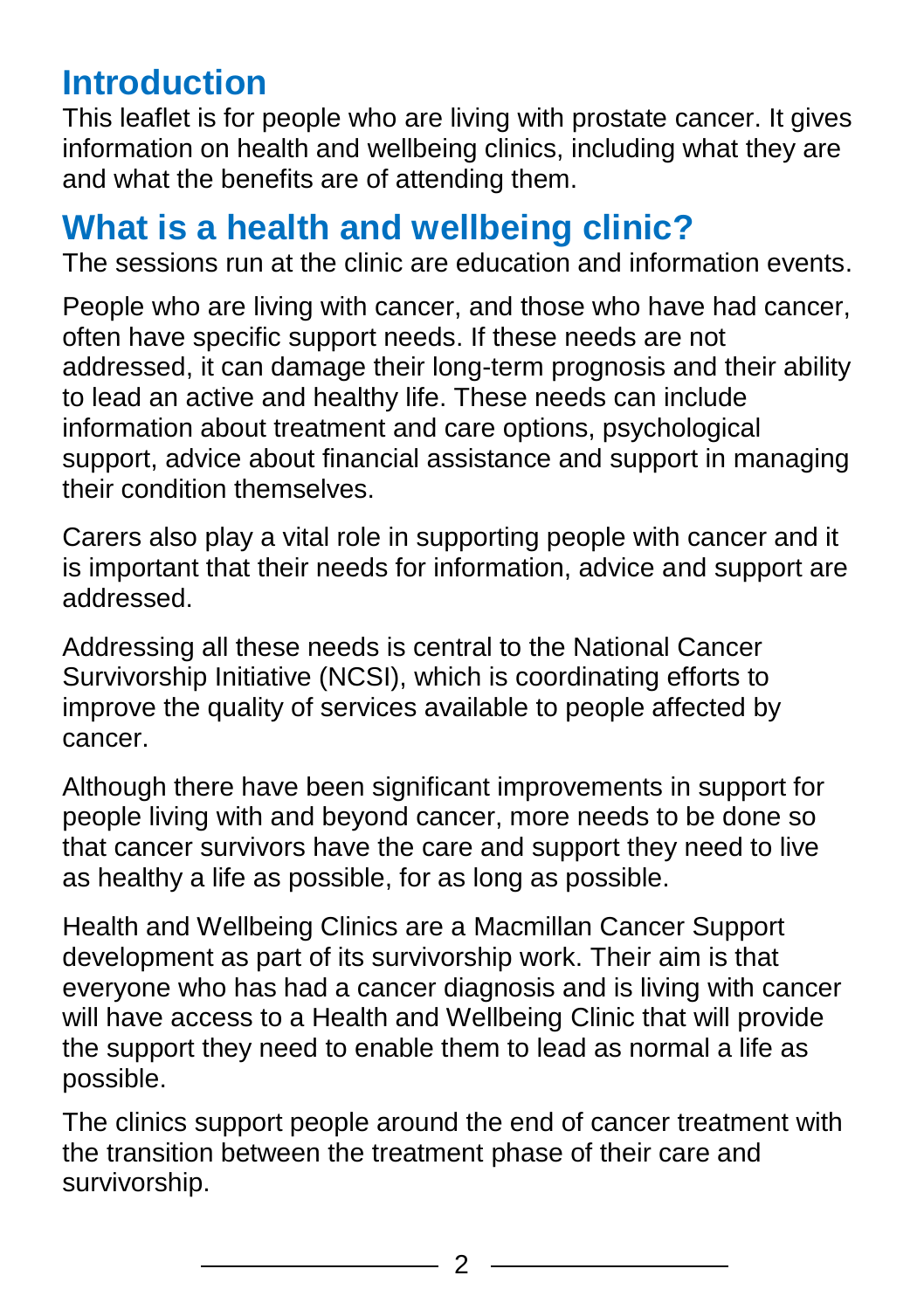# **What are the benefits of the clinic?**

It enables people living with prostate cancer, and their families, to manage the effects of their illness by giving them the necessary information related to their illness and promoting positive lifestyle changes.

# **Who are they for?**

They are for people who are living with prostate cancer. Your clinical nurse specialist will give you an appointment when it is relevant for you to attend. **You can bring a relative, a friend or carer along with you**.

#### **What will I gain?**

Each session is delivered by a clinician with expertise in that field. Topics being covered include:

- Health needs assessment you will have the opportunity to complete one of these during the session
- An overview of prostate cancer disease and treatment
- Healthy eating for people living with prostate cancer
- Erectile dysfunction
- Understanding clinical trials
- Continence needs and pelvic floor exercises

### **Where are they held?**

They are held at White House Cancer Support and Russells Hall Hospital. The address details are:

**The White House 10 Ednam Road Dudley, DY1 1JX** 

**01384 231232**

**Please find a map to the venue on the next page.**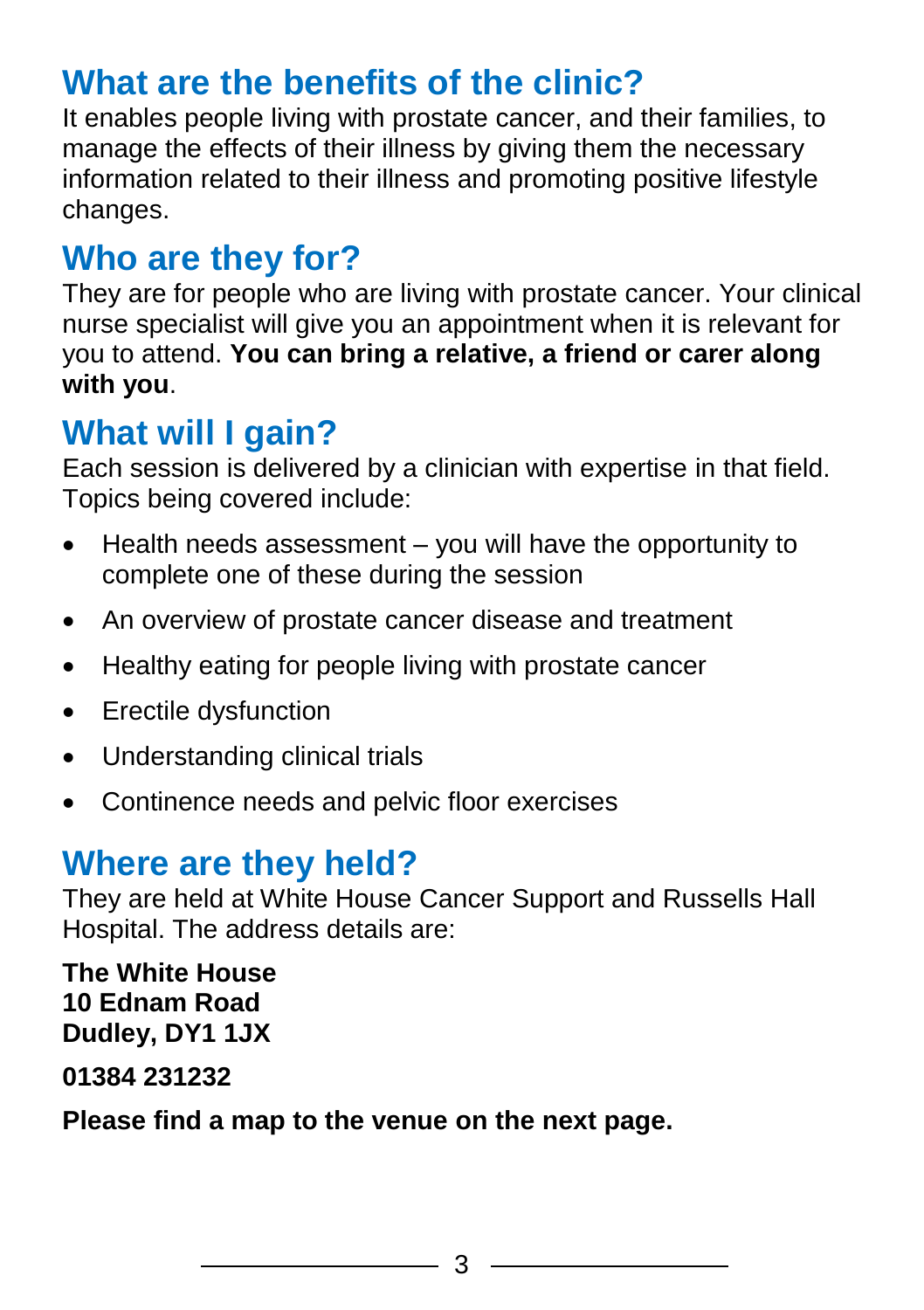#### **Russells Hall Hospital Clinical Education Centre (South Block) Pensnett Road Dudley DY1 2HQ**

The sessions last about one to two hours. Tea, coffee and biscuits will be provided.

# **Map to White House Cancer Support**



The White House is a few minutes' walk from the centre of Dudley and is convenient for bus services. There is disabled access and there is a car park at the side of the building.

At busy times, there is an overflow car park which is accessed from The Broadway. Please see the White House website for a larger map linked to Google maps:

<http://www.support4cancer.org.uk/>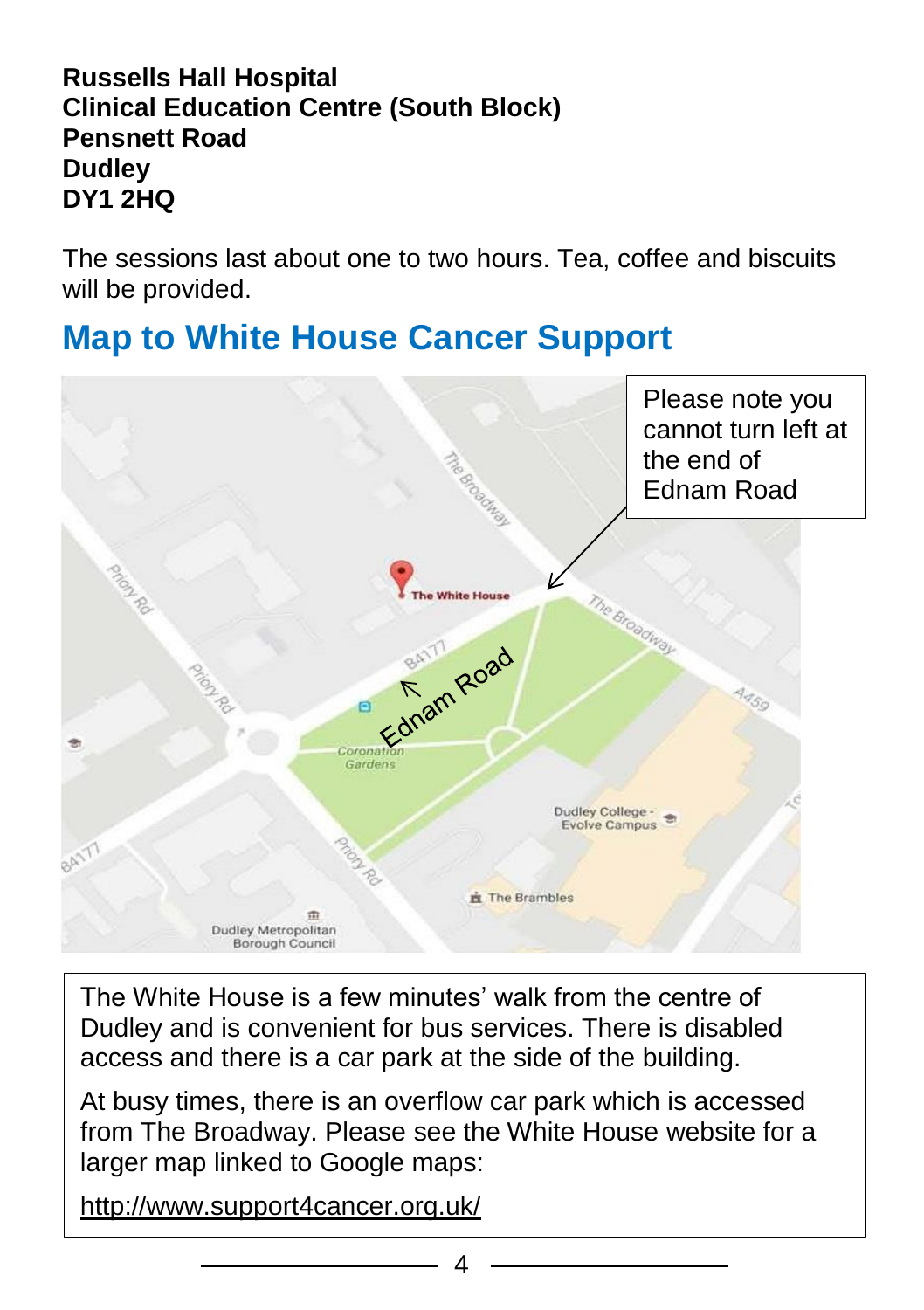# **Can I find out more?**

If you have any further questions before or after attending the session, you can contact your clinical nurse specialist based at Russells Hall Hospital on the following number:

**01384 456111 ext. 2873** (9am to 5pm, Mondays to Fridays)

#### **References**

Office for Public Management (2011) Evalulation of Health and Wellbeing Clinics. Final Report. Macmillan Cancer Support.